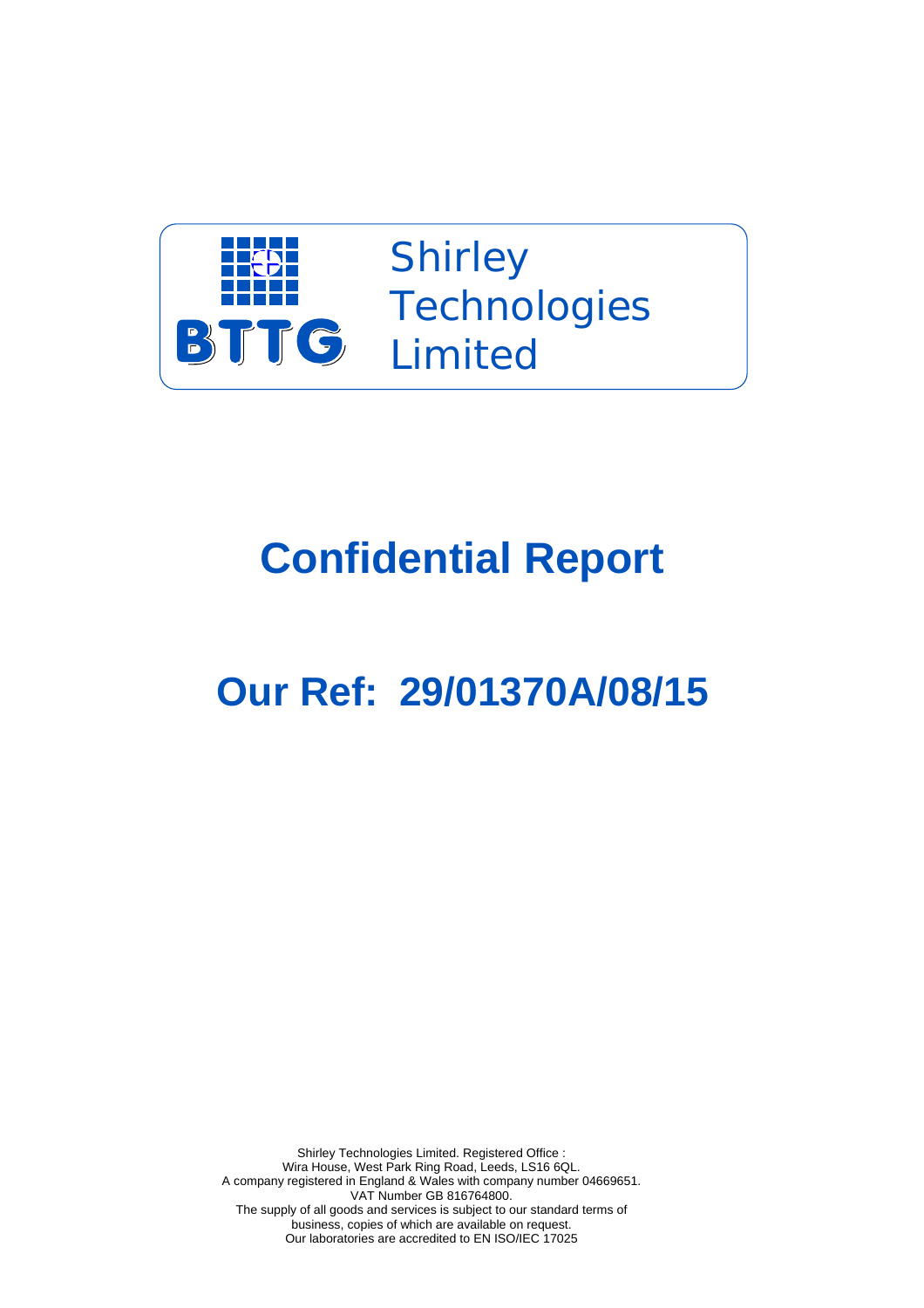

 Shirley **Technologies** Limited

Shirley Technologies Limited Wira House West Park Ring Road Leeds, LS16 6QL United Kingdom

Tel: +44 (0)113 274 3434 Fax: +44 (0)113 274 8344 Web: http://www.shirleytech.com Email: info@shirleytech.co.uk

16 September 2015 **Page 1 of 2** 

| Our Ref:<br>Your Ref:     | 29/01370A/08/15<br>LH/lh                                          |
|---------------------------|-------------------------------------------------------------------|
| Client:                   | Kvadrat A/S                                                       |
| Address:                  | Lundbergsvej 10<br>8400 Ebeltoft<br><b>Denmark</b>                |
| Job Title:                | Determination of Pilling Resistance on One Sample of Fabric       |
| Client's Order Ref:       |                                                                   |
| Date of Receipt:          | 25 August 2015                                                    |
| Description of Sample(s): | One sample of woven upholstery fabric, referenced by the Client:- |
|                           | Clara 2, 144, 92% new wool, 8% nylon                              |
| Work Requested:           | pilling resistance to EN ISO 12945-2                              |

Shirley Technologies Limited. Registered Office : Wira House, West Park Ring Road, Leeds, LS16 6QL. A company registered in England & Wales with company number 04669651. VAT Number GB 816764800. The supply of all goods and services is subject to our standard terms of business, copies of which are available on request. Our laboratories are accredited to EN ISO/IEC 17025